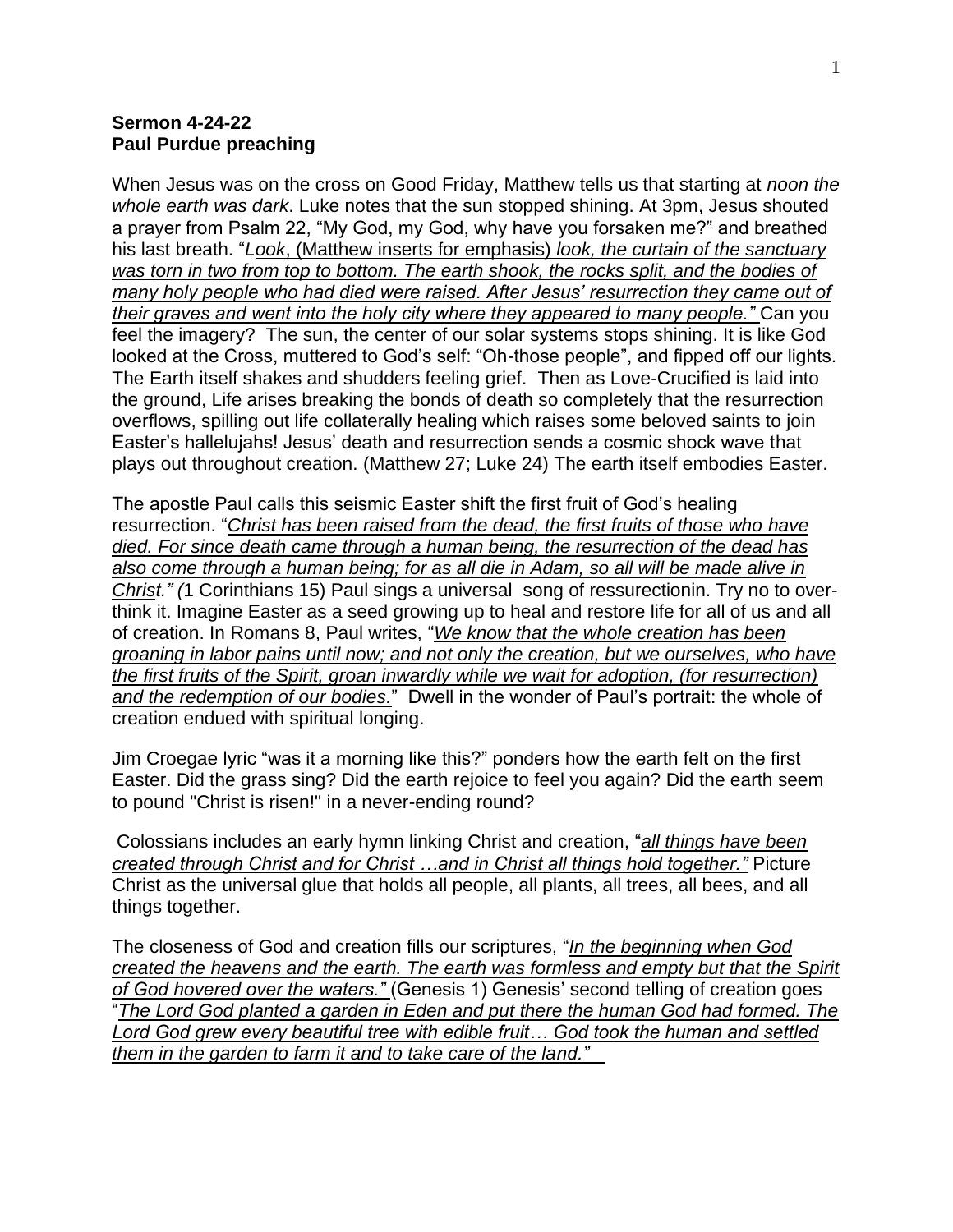There is holiness in farming, gardening or tending the earth. To lay seeds in the ground believing dirt, toil, water, bees, and sun can feed the world speaks of faith in resurrection and life. My very quiet uncle would crumble soil into his palm like a communion prayer. He smiled deeply seeing the blue tint of the black snake that shot across the hayfield as we cut hay. He gently rebuked my desire to bruise the serpent's head saying "Honey, snakes keep mice out of the seed corn." One year he was late for Thanksgiving tramping around hollars and creek beds in 30 degree rain looking for a lost calf that slipped out. Uncle Clellon could see the sacred in the scent of honey locust blooms and taught me to not fear the spooky sounds of Barred owls in the night. Let us practice wonder.

Psalm 104 portrays God's nature as delighting in and caring for creation: "*Let my whole being bless the Lord! Lord my God, how fantastic you are! You wear light like a robe. You make your home on the waters; you ride the clouds like a chariot, drifting on the wind. You pour gushing springs into dry riverbeds, providing water for every wild animal—the wild donkeys quench their thirst. Overhead, the birds in the sky make their home, chirping loudly in the trees. The earth is full of the fruit of your hands you make grass grow for cattle; you make plants for human farming and wine to cheer people's hearts, along with oil, which makes the face shine, and bread, which sustains the human heart. The Lord's trees are well watered—God planted the trees so the birds can make their nests, the stork claims a home in the cypresses. The high mountains belong to the mountain goats; the ridges are a badger preserve. Lord, you have done so many things! You so wisely made everything! The earth is full of your creations!"*

Do we stand close enough to nature to feel the wonderful closeness of Creator and creation? Do we see how deeply God loves the stork in the cypress tree? Do we know that God cares if the rock badger habitat is destroyed or if the wild donkey has enough clean water? Oh, if we long after God's heart, then we will pine for the world God created.

Jesus tells us, "*Look at the birds in the sky. They don't sow seed or harvest grain or gather crops into barns. Yet our heavenly Father feeds them. Notice how the lilies in the field grow. They don't wear themselves out with work, and they don't spin cloth. But I say to you that even Solomon in all of his splendor wasn't dressed as well as the wildflowers. God dresses grass in the field so beautifully."* (Matthew 6) "*Aren't five sparrows sold for two small coins? Yet not one sparrow falls to the ground apart from God's care."* (Luke 12)

God's deep love for the world and the people living on it underlies all of scripture. The Ten Commandments include the command to "*remember the Sabbath day and treat it as holy. Six days you may work and do all your tasks, but the seventh day is a Sabbath to the Lord. Do not do any work on it—not you, your sons or daughters, your employees, your animals…the Lord made the heavens and the earth, the sea, and everything that is in them in six days, but rested on the seventh day.*" (Exodus 20) God commands consideration, kindness and rest for animals. God's love flows into and for all creatures. The Psalmist proclaims, "*let everything that has breath praise the Lord." (*Psalm 150) Trees breathe! Their leaves pull in carbon dioxide and water and use the